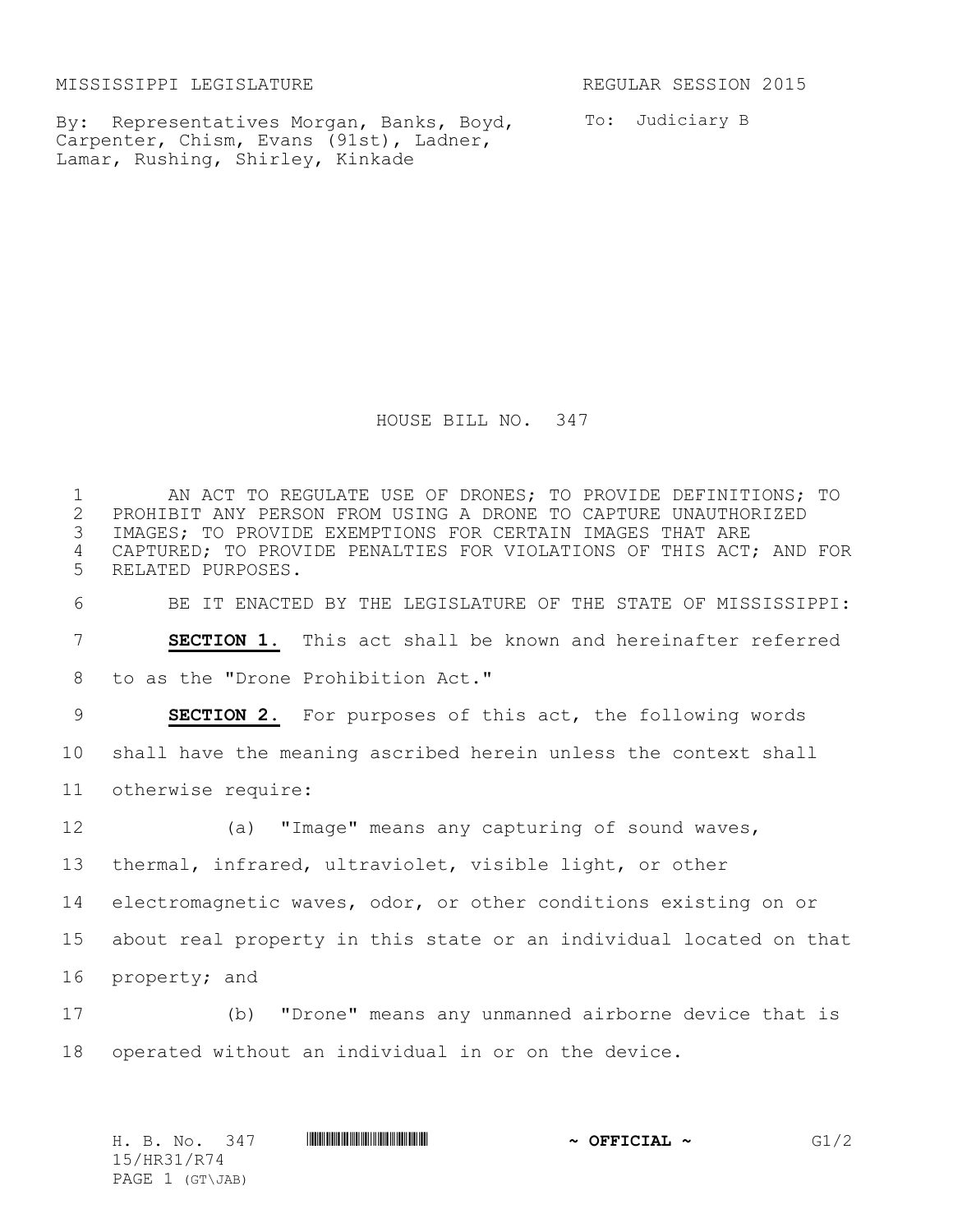**SECTION 3.** (1) Except as otherwise provided in this section, it shall be unlawful for any person to capture an image using a drone, as defined by this act.

 (2) The provisions of subsection (1) of this section shall not apply to:

 (a) Any person who is conducting professional or scholarly research and development and acting on behalf of an institution of higher learning, if such person is a professor, employee, or student of the institution; or under contract with or otherwise acting under the direction of or on behalf of the institution;

 (b) Any unmanned airborne device that is in airspace designated as a test site or range authorized by the Federal Aviation Administration for the purpose of integrating unmanned aircraft systems into the national airspace;

 (c) Any unmanned airborne device that is used as part of an operation, exercise, or mission of any branch of the United States military;

 (d) Any image that is captured by a satellite for the purposes of mapping;

 (e) Any image captured by or for an electric or natural gas utility:

 (i) For operations and maintenance of utility facilities for the purpose of maintaining utility system reliability and integrity;

H. B. No. 347 **HRANGE READER AND A OFFICIAL ~** 15/HR31/R74 PAGE 2 (GT\JAB)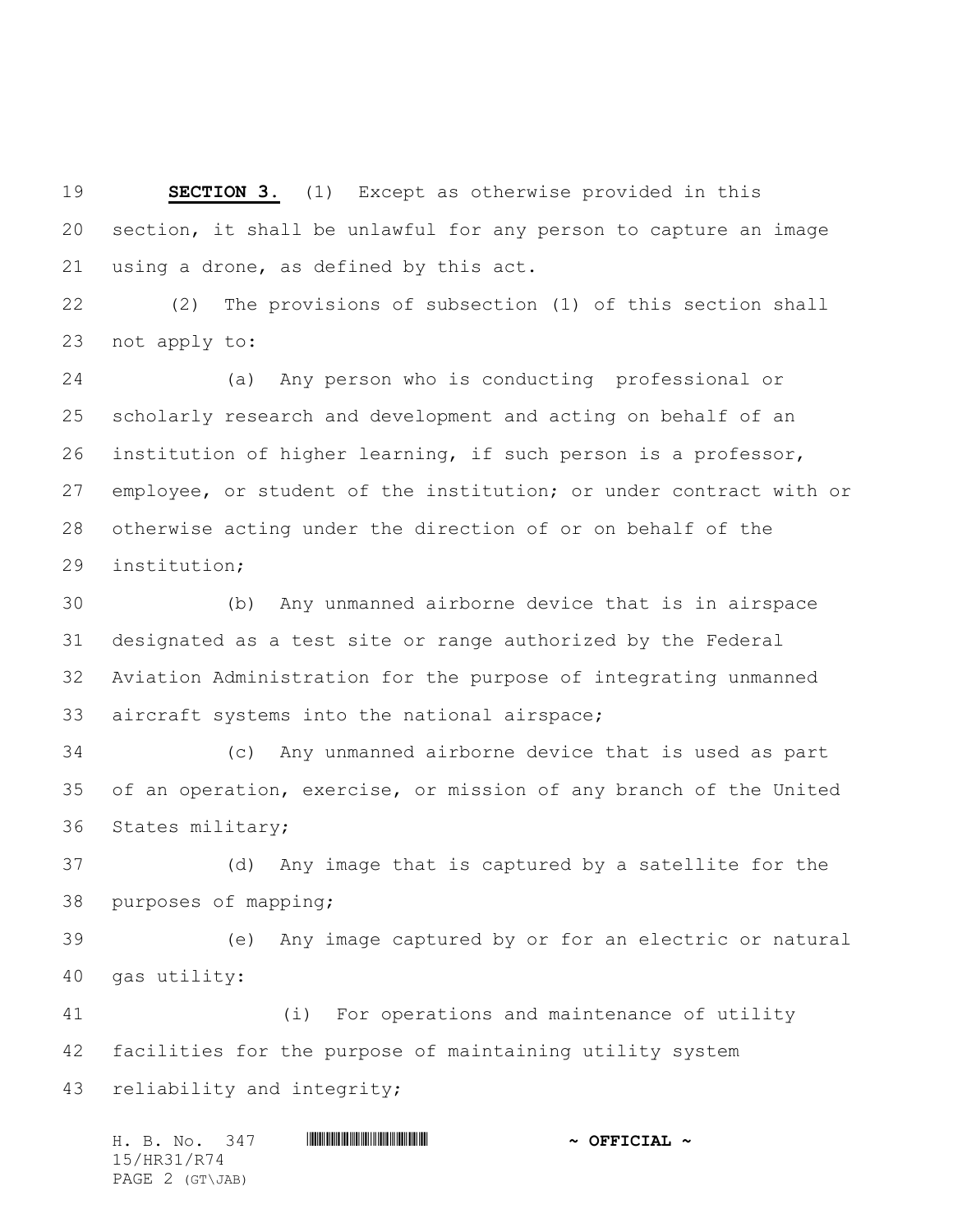(ii) For inspecting utility facilities to determine repair, maintenance, or replacement needs during and after construction of such facilities; (f) For assessing vegetation growth for the purpose of maintaining clearances on utility easements; (g) For utility facility routing and siting for the purpose of providing utility service; (h) With the consent of the individual who owns or lawfully occupies the real property captured in the image; (i) By authorized law enforcement officers for law enforcement purposes; (j) If the image is captured by state or local law enforcement authorities, or a person who is under contract with or otherwise acting under the direction or on behalf of state authorities, for the purpose of: (i) Surveying the scene of a catastrophe or other damage to determine whether a state of emergency should be declared; (ii) Preserving public safety, protecting property, or surveying damage or contamination during a lawfully declared state of emergency; or (iii) Conducting routine air quality sampling and monitoring, as provided by state or local law; (k) At the scene of a spill, or a suspected spill, of hazardous materials;

|             |  | H. B. No. 347   |  |  |  | $\sim$ OFFICIAL $\sim$ |
|-------------|--|-----------------|--|--|--|------------------------|
| 15/HR31/R74 |  |                 |  |  |  |                        |
|             |  | PAGE 3 (GT\JAB) |  |  |  |                        |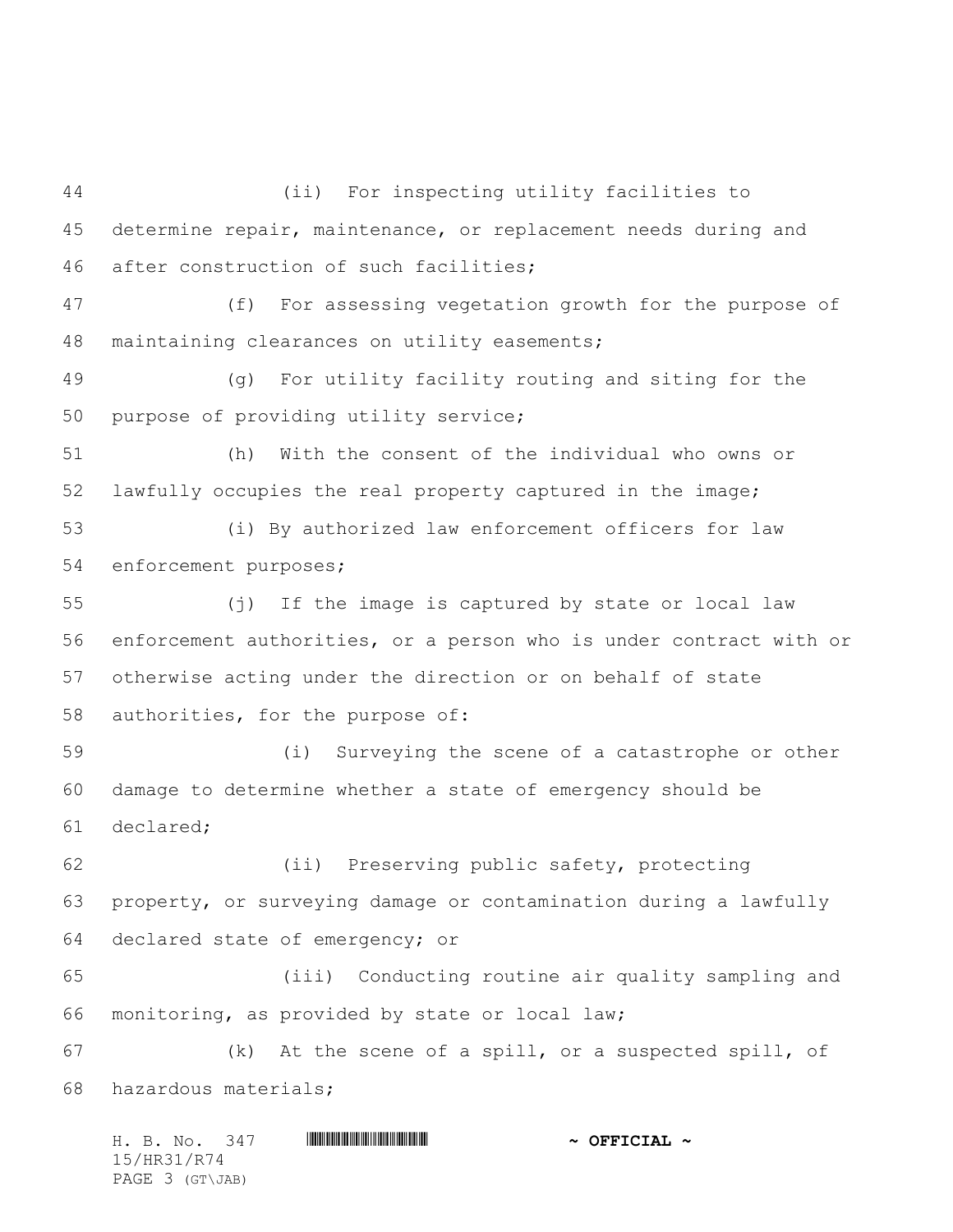(l) For the purpose of fire suppression;

 (m) For the purpose of rescuing a person whose life or well-being is in imminent danger;

 (n) If the image is captured by a Mississippi licensed real estate broker in connection with the marketing, sale, or financing of real property, provided that no individual is identifiable in the image;

 (o) Of public real property or a person on that property;

 (p) If the image is captured by the owner or operator of an oil, gas, water, or other pipeline for the purpose of inspecting, maintaining, or repairing pipelines or other related facilities, and is captured without the intent to conduct surveillance on an individual or real property located in this state;

 (q) In connection with oil and gas pipeline and well 85 safety and protection;

86 (r) In connection with port authority surveillance and security; or

88 (s) An image captured by a state or local government agency, or by a person who is under contract with or otherwise acting under the direction or on behalf of such agency, and shall not be used for any purpose other than the lawful purpose for which the image was captured as permitted by this section.

H. B. No. 347 \*HR31/R74\* **~ OFFICIAL ~** 15/HR31/R74 PAGE 4 (GT\JAB)